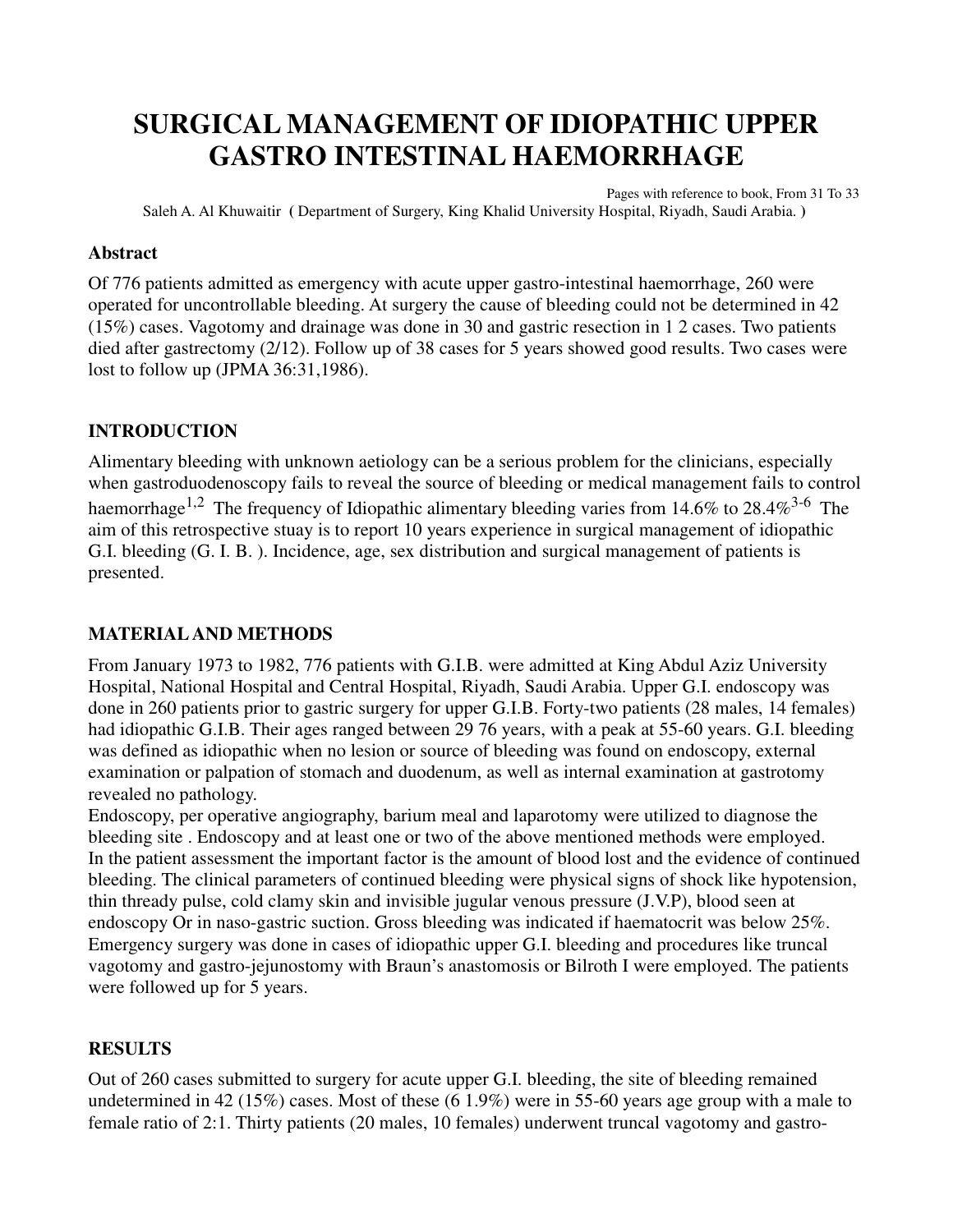jejunostomy plus Braun's anastomosis (7 3%) and this was successful in controlling haemorrhage with no mortality. Average hospital stay was 15 days. Remaining twelve patients (8 males, 4 females) had Bilroth I partial gastrectomy. There was two male deaths and the average hospital stay was 23 days. Thirty eight patients had regular follow-up for 5 years with no further problem. Two patients were lost to follow up.

The major cause of the death was hypotensive shock, hypoxia and renal insufficiency. Overall result was better in female patients and vagotomy plus drainage was a more successful procedure.

## **DISCUSSION**

Good history and careful physical examination has been the basis of the management of massive upper G.I!. bleeding. A team approach has been used, which included attending physician, endoscopist, radiologist and surgeon.

In agreement with previous reports<sup>4,7</sup> massive idiopathic G.I.B. represents 15% in our study with a peak 55 60 years age incidence and is twice as common in males

Birke and Englstedt<sup>3</sup> reviewed 1252 cases of uncontrollable gastro-intestinal bleeding and in 15% cases the site remained unknown. The percentage of idiopathic alimentary bleeding is variable in different studies<sup>3,6-8</sup> This has been a well known entity for a long time. In the present study also no source of bleeding was found on endoscopy and exploration in 15% of the cases.

Nasogastric tube aspiration<sup>9,10</sup> and fibre-optic endoscopy<sup>1,2</sup> in all 42 cases showed presence of blood in the stomach but not the source of bleeding. Double contrast barium meal<sup>8</sup> study helps with variable accuracy, and angiography<sup>11</sup> can locate haemorrhage precisely only during active bleeding, failed to demonstrate the source in this group of patients.

The haematological parameters of dropping Hb and hematocrit (Hct) rising blood urea and signs of hypovolaemia indicate continued bleeding. It takes about 6 10 hours before the affect of haemodilution reflects as diminished Hb and Hct J.V.P. does not reflect the amount of blood lost, but C.VP. measurement provides a more accurate means of determining continued bleeding<sup>12</sup> and assessing amount of blood lost.

Patients with recurrent haemorrhage of obscure origin, specially in those over 50 years of age and more than 48 hours from the first haematemesis, are at greater risk, and one should not unnecessarily prolong the operation<sup>8</sup>. Patients over 50 years have poorer prognosis most probably because of the failure of sclerotic vessel to contract and  $\text{clot}^2$ .

Many patients may be controlled on medical management, however, if they continue to bleed the choice will be between truncal vagotomy and pyloroplasty or blind partial gastrectomy operation.<sup>13-15</sup> Results of vagotomy and drainage operations were better than Bilroth I for uncontrollable upper G.I. haemorrhage of unknown cause in Saudi Arabia. Stone et al.<sup>16</sup> had similar experience of superiority of vagotomy and pyloroplasty. Vagotomy and gastrojejunostomy with Braun's anastomosis is recommended as the operation of choice for idiopathic upper G.I. haemorrhage with less morbidity, mortality and shorter operating time in an emergency state with a poor risk patient and the result is superior. Haematocrit below 25% is a good indicator for gross bleeding.

### **REFERENCES**

1. Kim, U, Rudick, U. and Aufses, A.H. Jr. Surgical management of acute upper gastrointestinal bleeding. Arch. Surg., 1978; 113:1444.

2. Luck, G.D., Bynum, T.E. an~ Hendrix, R.R Gastric aspiration in localisation of gastric intestinal